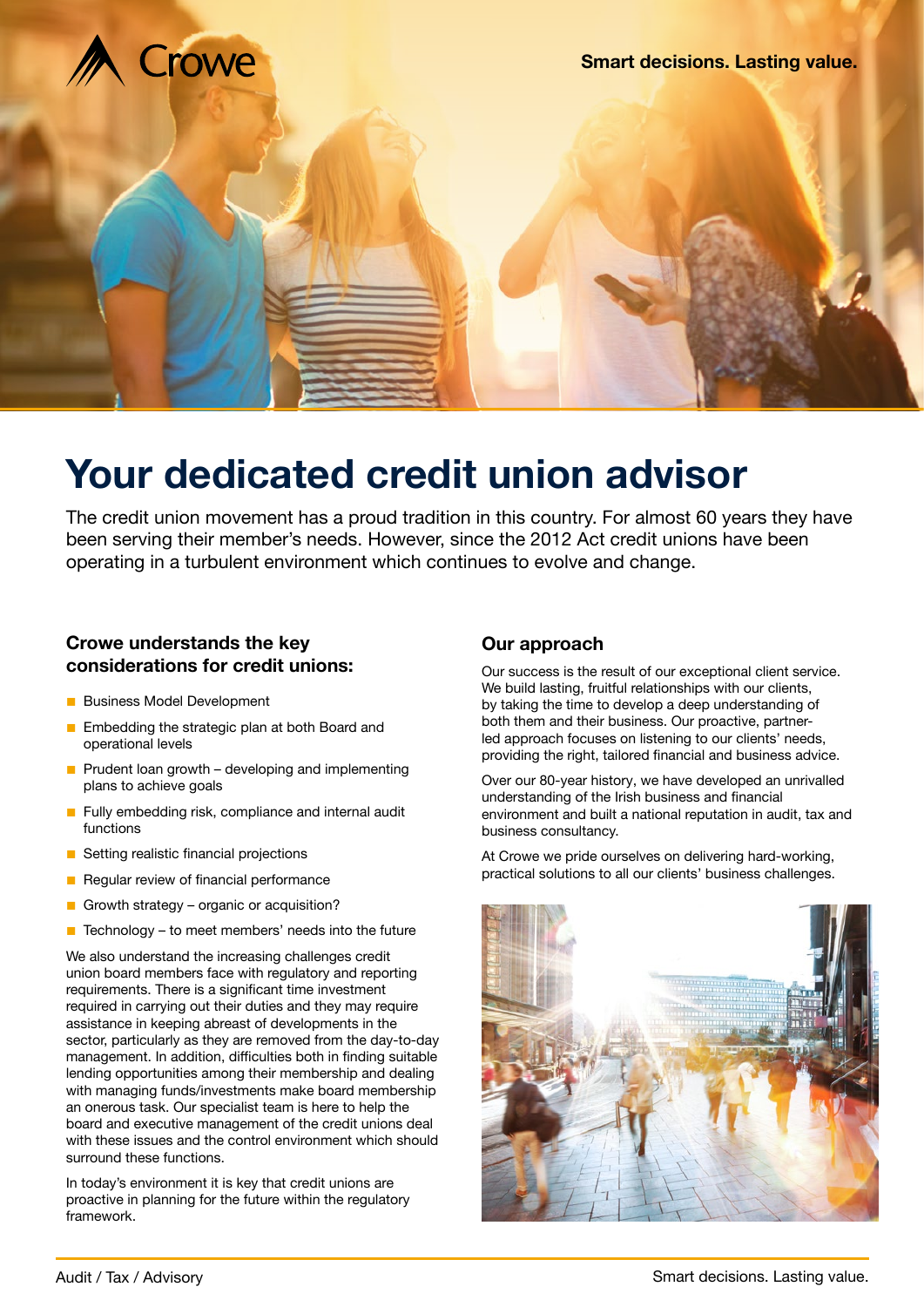

# **Our credit union services**

**We have over 20 years' experience working with credit unions and offer a wide range of services which include:**



## **Independent annual audit**

Crowe ensures that the annual audit of your credit union's accounts meets all regulatory and statutory requirements, is completed in a timely manner and meets the reporting requirements of the Central Bank. Interim audits can expedite the final reporting timelines allowing for the Central Bank dividend approval process to be accessed earlier and AGMs to be held close after the year end.



## **Internal audit**

Crowe will review and provide recommendations on how to improve your credit union's internal control processes, corporate governance for good Board functioning and risk management.



# **Financial accounting and advisory services**

Crowe will prepare financial statements, provide technical advice and support your key accounting and disclosure matters.



## **Independent asset/loan book review**

We will carry out an independent asset review of your credit unions loan book, and other current and fixed assets.



## **Strategic plan assistance**

All credit unions are required to prepare and adopt a strategic plan. At Crowe we can assist and advise in formulating a robust and practical strategic plan.



# **Mergers**

We have experience in dealing with credit union mergers and can provide merger due diligence reviews and also post-merger reviews.



## **Payroll services**

Crowe have a specialist payroll department to provide support and services to help credit unions comply with employment legislation. We can also assist with HR queries as they arise.



## **Risk & compliance review**

The Credit Union Act 1997 and subsequent statutory instruments impose procedural and financial requirements on all credit unions. Crowe will review your procedures and operations and assist you in ensuring you fully comply with these requirements.



## **Members circularisations**

We can conduct members circularisations – selecting loan and share accounts for circularisation on the basis of certain parameters dictated by the board, on a random selection basis or with technology assisted risk criteria factored in to the selection process. We report on the responses received and recommend further action as appropriate.



## **Tax advice**

We can provide a full range of VAT, payroll outsourcing and PAYE/Income Tax advice for employees and assistance in formulating remuneration packages for senior employees including benchmarking salary levels against other entities of similar size.